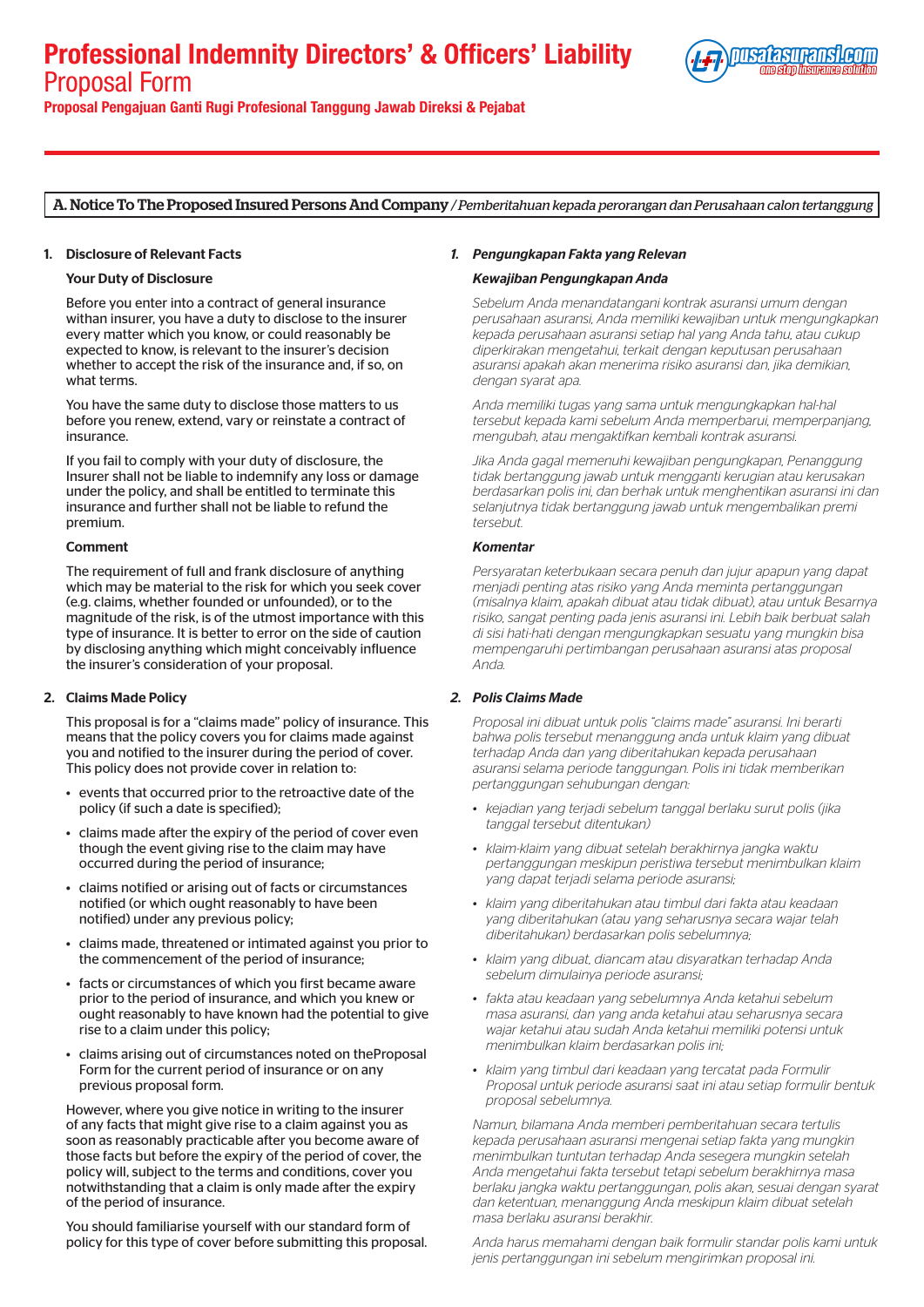## IMPORTANT

- Please answer ALL questions fully. If there is insufficient space, please provide details on your letterhead.
- Where provided, tick the appropriate box to indicate answer.
- The applicant will be referred to in this proposal as "You" or "Your".

# *PENTING*

- *• Harap jawab SEMUA pertanyaan secara lengkap. Jika ruang tidak cukup, berikan rincian pada kop surat Anda*
- *• Bilamana disediakan, centang kotak yang sesuai untuk memberi jawaban.*
- *• Pemohon akan disebut dalam proposal ini sebagai "Anda".*

# B. Details Of Applicant */ Data Anda*

| a. Name of the Company or Organisation. (Hereinafter referred to as the "Company" in this Proposal and in the Policy.)<br>Nama Perusahaan atau Organisasi (selanjutnya disebut sebagai "Perusahaan" dalam Proposal dan polis ini)                                                                                                                       |                                        |                      |                                                                                          |
|---------------------------------------------------------------------------------------------------------------------------------------------------------------------------------------------------------------------------------------------------------------------------------------------------------------------------------------------------------|----------------------------------------|----------------------|------------------------------------------------------------------------------------------|
| b. Principal address<br>Alamat Principal                                                                                                                                                                                                                                                                                                                |                                        |                      |                                                                                          |
| c. Date the Company commenced business<br>Data Perusahaan awal bisnis                                                                                                                                                                                                                                                                                   |                                        |                      |                                                                                          |
| d. Principal business of the Company<br>Bisnis utama Perusahaan                                                                                                                                                                                                                                                                                         |                                        |                      |                                                                                          |
| e. Is the Company<br>Apakah perusahaan                                                                                                                                                                                                                                                                                                                  |                                        | Listed<br>Terdaftar* | l Unlisted<br>Tidak Terdaftar*<br>*di pasar modal                                        |
| f. If listed, please detail the stock exchanges whereby the Company or its Subsidiary Companies are listed below<br>Jika terdaftar di pasar modal, berikan rincian saham dimana Perusahaan atau Anak Perusahaan terdaftar                                                                                                                               |                                        |                      |                                                                                          |
| <b>Country Of Listing</b><br>Negara Pendaftaran                                                                                                                                                                                                                                                                                                         | Date Of Listing<br>Tanggal Pendaftaran |                      | Amount Raised (Please Provide Currency)<br>Jumlah yang Diperoleh (Harap dalam Mata Uang) |
| C. Financial Position And Practices Of The Company) / Posisi Keuangan dan Praktik Perusahaan                                                                                                                                                                                                                                                            |                                        |                      |                                                                                          |
| a. Is any proposed Insured Person aware of facts or circumstances that might affect the ability of the<br>Company to meet all its debts as and when they fall due?<br>Apakah ada orang Tertanggung yang diusulkan mengetahui fakta atau keadaan yang mungkin<br>mempengaruhi kemampuan Perusahaan untuk memenuhi semua hutangnya dan waktu jatuh tempo? |                                        | Yes<br>Ya            | No<br>Tidak                                                                              |
| b. Does the Company have any plans to remove or replace its external auditor in the next 12 months?<br>Apakah Perusahaan mempunyai rencana untuk menghapus atau mengganti auditor eksternal dalam 12<br>bulan ke depan?                                                                                                                                 |                                        | $\Box$ Yes<br>Ya     | No<br>Tidak                                                                              |
| c. Are any of your significant accounting practices, including revenue recognition, anticipated to<br>change in the next 13 months?<br>If you have answered "Yes" to any of the above, please elaborate:<br>Apakah setiap praktik akuntansi penting Anda, termasuk pengakuan pendapatan diperkirakan akan<br>berubah dalam 13 bulan ke depan?           |                                        | $\Box$ Yes<br>Ya     | No<br>Tidak                                                                              |

*Jika Anda telah menjawab "Ya" untuk hal-hal di atas, mohon dijelaskan:*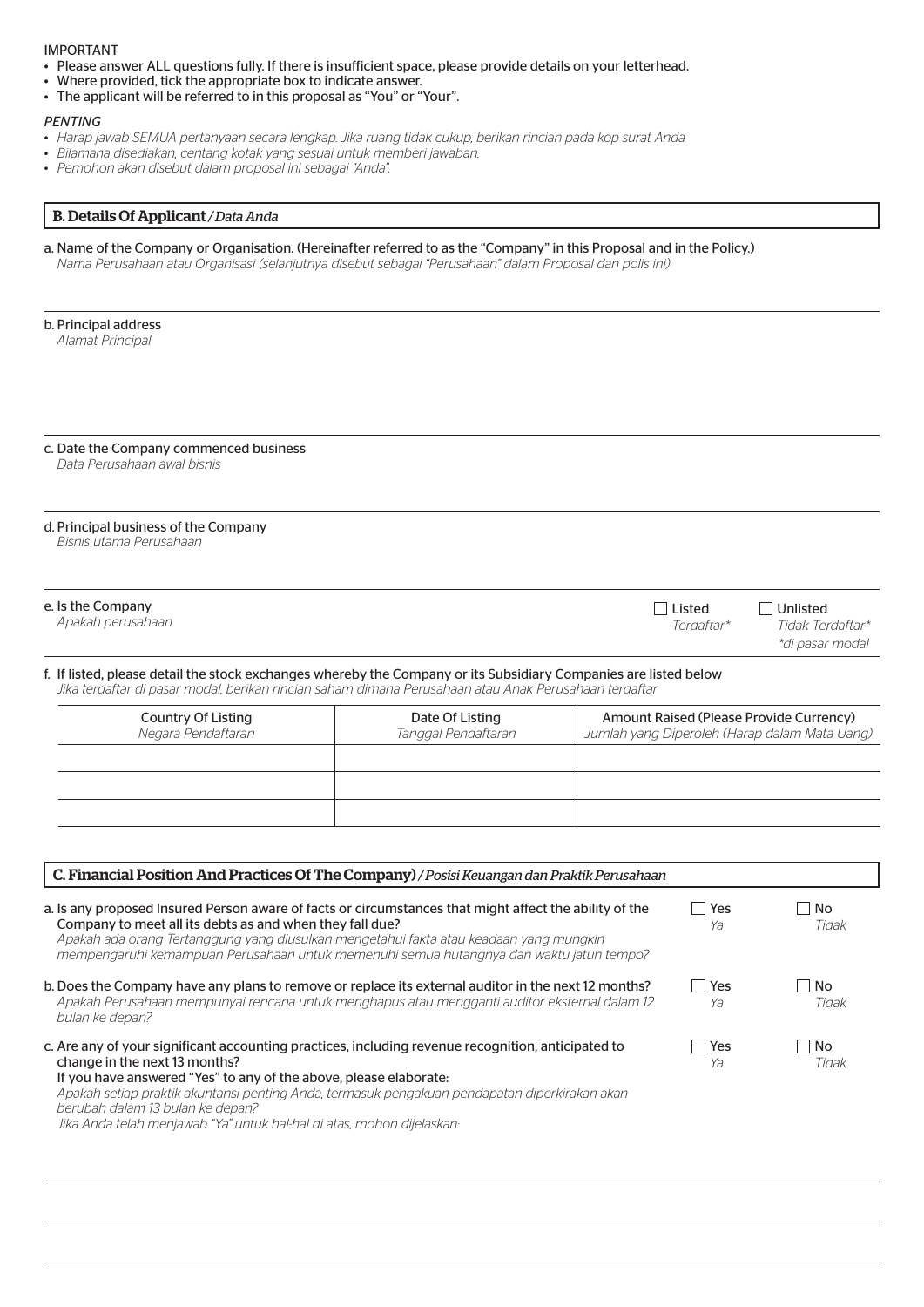| D. Capital Raisings / Perolehan Modal                                                                                                                                                                                                                                                                                                                                                                                                                                                                                                                 |                 |                  |             |
|-------------------------------------------------------------------------------------------------------------------------------------------------------------------------------------------------------------------------------------------------------------------------------------------------------------------------------------------------------------------------------------------------------------------------------------------------------------------------------------------------------------------------------------------------------|-----------------|------------------|-------------|
| Has the Company issued a prospectus or any other securities offering documents in the last twelve<br>$(12)$ months?<br>If "Yes", please provide a copy of the document.<br>Apakah Perusahaan menerbitkan prospektus atau surat berharga lainnya dalam dalam dua belas (12)<br>bulan terakhir? Ya Tidak<br>Jika "Ya", sediakan salinan dokumen tersebut                                                                                                                                                                                                |                 | Yes<br>Ya        | No<br>Tidak |
|                                                                                                                                                                                                                                                                                                                                                                                                                                                                                                                                                       |                 |                  |             |
|                                                                                                                                                                                                                                                                                                                                                                                                                                                                                                                                                       |                 |                  |             |
| E. Shareholder Information / Informasi Pemegang Saham                                                                                                                                                                                                                                                                                                                                                                                                                                                                                                 |                 |                  |             |
| Does any shareholder, or associated group of shareholders, own or control (directly or beneficially)<br>more than ten percent (10%) of the share capital of the Company?If "Yes", please provide names of<br>the shareholders and the percentage owned/controlled.<br>Apakah setiap pemegang saham, atau kelompok pemegang saham terkait, memiliki atau mengendalikan<br>(secara langsung atau menguntungkan) lebih dari sepuluh persen (10%) modal saham Perusahaan?<br>Jika "Ya", berikan nama pemegang saham dan persentase yang dimiliki/dikuasai |                 | <b>Yes</b><br>Ya | No<br>Tidak |
|                                                                                                                                                                                                                                                                                                                                                                                                                                                                                                                                                       |                 |                  |             |
|                                                                                                                                                                                                                                                                                                                                                                                                                                                                                                                                                       |                 |                  |             |
| F. Merger, Acquisition Or Takeover Activity / Merger, Akuisisi Atau Pengambilalihan Kegiatan                                                                                                                                                                                                                                                                                                                                                                                                                                                          |                 |                  |             |
| a. Is the Company considering any merger, acquisition, takeover or divesture proposal at present?<br>Apakah Perusahaan mempertimbangkan setiap usulan merger, akuisisi, pengambilalihan atau<br>penawaran saham saat ini?                                                                                                                                                                                                                                                                                                                             |                 | $\Box$ Yes<br>Ya | No<br>Tidak |
| b. Is the Company subject to any takeover attempt, or has there been any attempted takeover of the<br>Company in the last twelve (12) months? If you have answered "Yes" to any of the above, please<br>elaborate<br>Apakah Perusahaan tunduk pada upaya pengambilalihan, atau telah ada usaha pengambilalihan<br>Perusahaan dalam dua belas (12) bulan terakhir?<br>Jika Anda telah menjawab "Ya" untuk hal-hal di atas, harap jelaskan                                                                                                              |                 | Yes<br>Ya        | No<br>Tidak |
| G. North American Operations / Operasional di Amerika Utara<br>Does the Company conduct any business in the United States of America or Dominion of Canadaor                                                                                                                                                                                                                                                                                                                                                                                          |                 | Yes              | No          |
| their territories or protectorates?<br>If "Yes", please provide the following details.<br>Apakah Perusahaan melakukan bisnis di Amerika Serikat atau Wilayah kekuasaan Kanada atau wilayah<br>atau protektorat mereka?<br>Jika "Ya", lengkapi data berikut                                                                                                                                                                                                                                                                                            |                 | Ya               | Tidak       |
| a. Total assets held in North America:<br>Total aset yang dimiliki di Amerika Utara:                                                                                                                                                                                                                                                                                                                                                                                                                                                                  | US <sub>5</sub> |                  |             |
| b. Total revenue generated from North America:<br>Total pendapatan yang dihasilkan dari Amerika Utara:                                                                                                                                                                                                                                                                                                                                                                                                                                                | US <sub>5</sub> |                  |             |
| c. Does the Company have any American Depository Receipts (ADR) traded in the USA?<br>If "Yes", please provide the following details:<br>Apakah Perusahaan memiliki American Depository Receipts (ADR) yang diperdagangkan di AS?<br>Jika "Ya", berikan rincian berikut ini:                                                                                                                                                                                                                                                                          |                 | Yes<br>Ya        | No<br>Tidak |
| What level is the ADR?<br>i)<br>Berapakah tingkat ADR tersebut?                                                                                                                                                                                                                                                                                                                                                                                                                                                                                       |                 |                  |             |
| ii) How many outstanding ADRs are there?<br>Berapa jumlah ADR yang beredar?                                                                                                                                                                                                                                                                                                                                                                                                                                                                           |                 |                  |             |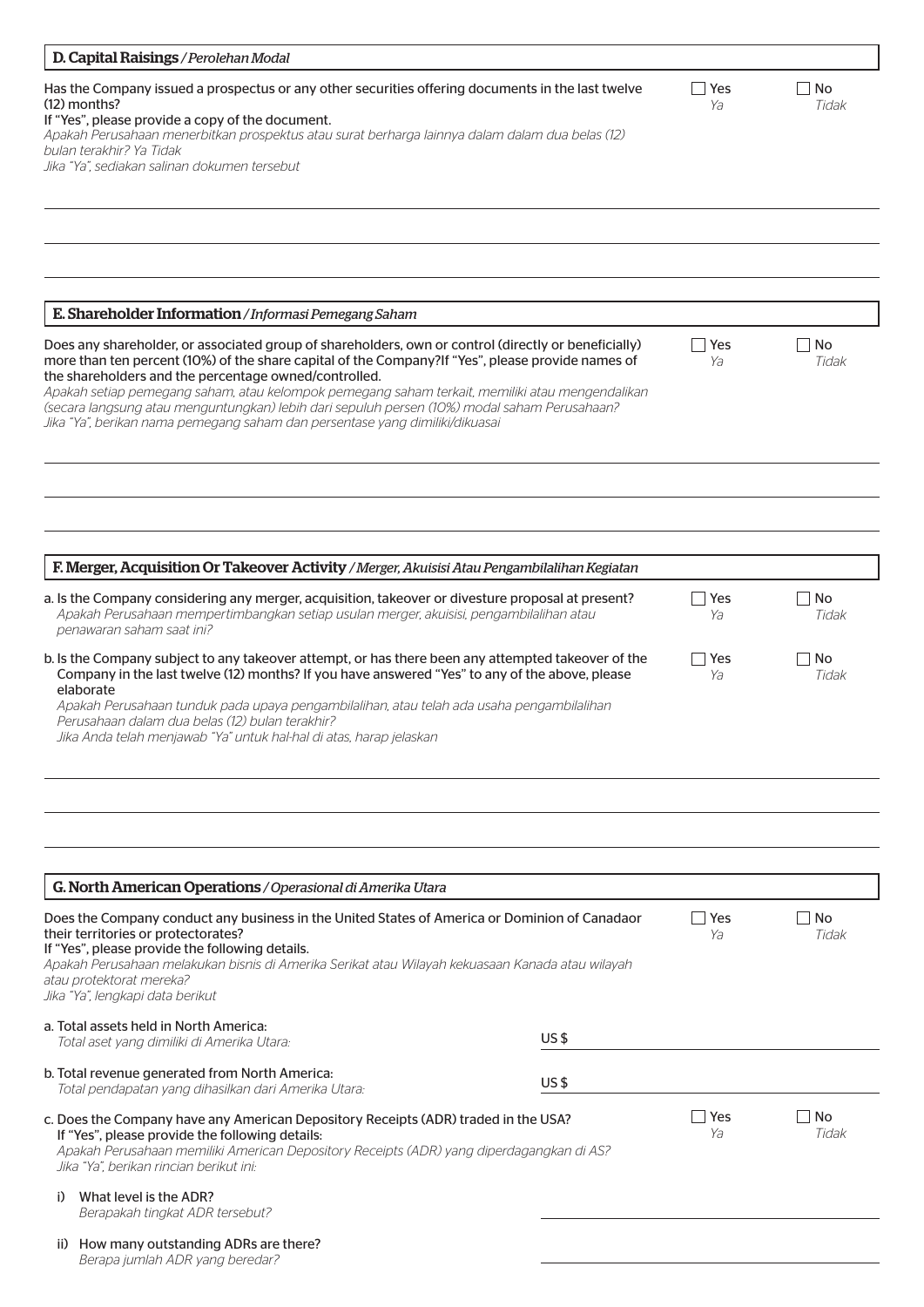| H. Insurance Cover / Perlindungan Asuransi                                                                                                                                                                                                                                                                                                                                                                |                                                                                                                                                                                                                                                                                                                                                                                                              |                                                     |                    |
|-----------------------------------------------------------------------------------------------------------------------------------------------------------------------------------------------------------------------------------------------------------------------------------------------------------------------------------------------------------------------------------------------------------|--------------------------------------------------------------------------------------------------------------------------------------------------------------------------------------------------------------------------------------------------------------------------------------------------------------------------------------------------------------------------------------------------------------|-----------------------------------------------------|--------------------|
| Insurance? If "Yes", please supply details:<br>Pejabat? Jika "Ya", harap berikan rinciannya:                                                                                                                                                                                                                                                                                                              | a. Does the Company presently carry or has the Company ever carried Directors and Officers Liability<br>Apakah Perusahaan saat ini menanggung atau pernah menanggung Asuransi Kewajiban Direksi dan                                                                                                                                                                                                          | Yes<br>Ya                                           | No<br>Tidak        |
| Insurer<br>Penanggung                                                                                                                                                                                                                                                                                                                                                                                     |                                                                                                                                                                                                                                                                                                                                                                                                              |                                                     |                    |
| <b>Expiry Date</b><br>Tanggal Berakhir                                                                                                                                                                                                                                                                                                                                                                    |                                                                                                                                                                                                                                                                                                                                                                                                              |                                                     |                    |
| Limit of Indemnity<br>Batas Ganti Rugi                                                                                                                                                                                                                                                                                                                                                                    |                                                                                                                                                                                                                                                                                                                                                                                                              |                                                     |                    |
| Retention<br>Retensi                                                                                                                                                                                                                                                                                                                                                                                      |                                                                                                                                                                                                                                                                                                                                                                                                              |                                                     |                    |
| imposed? If "Yes", please supply details.<br>pernahkah dikenakan ketentuan-ketentuan khusus? Jika "Ya", mohon berikan rinciannya.                                                                                                                                                                                                                                                                         | b. Has the Company or any proposed Insured Person ever been refused this type of insurance, or<br>had similar insurance cancelled, or had an application of renewal declined, or had special terms<br>Apakah Perusahaan atau Pihak Tertanggung yang diajukan telah ditolak untuk jenis asuransi ini, atau<br>pernahkah asuransi yang serupa dibatalkan, atau pernahkah permohonan perpanjangan ditolak, atau | Yes<br>Ya                                           | <b>No</b><br>Tidak |
|                                                                                                                                                                                                                                                                                                                                                                                                           |                                                                                                                                                                                                                                                                                                                                                                                                              |                                                     |                    |
|                                                                                                                                                                                                                                                                                                                                                                                                           |                                                                                                                                                                                                                                                                                                                                                                                                              |                                                     |                    |
| I. Employee Information / Informasi Karyawan                                                                                                                                                                                                                                                                                                                                                              |                                                                                                                                                                                                                                                                                                                                                                                                              |                                                     |                    |
| a. Please complete the table below:<br>Lengkapi tabel di bawah ini:                                                                                                                                                                                                                                                                                                                                       |                                                                                                                                                                                                                                                                                                                                                                                                              |                                                     |                    |
|                                                                                                                                                                                                                                                                                                                                                                                                           | Location of employee<br>Lokasi Karyawan                                                                                                                                                                                                                                                                                                                                                                      |                                                     |                    |
|                                                                                                                                                                                                                                                                                                                                                                                                           | USA/Canada<br>Amerika/Kanada                                                                                                                                                                                                                                                                                                                                                                                 | <b>Excluding USA/Canada</b><br>Bukan Amerika/Kanada |                    |
| Jumlah Karyawan                                                                                                                                                                                                                                                                                                                                                                                           |                                                                                                                                                                                                                                                                                                                                                                                                              |                                                     |                    |
| b. Are all employment terminations reviewed prior to termination?<br>Apakah semua penghentian pekerjaan ditinjau sebelum penghentian?                                                                                                                                                                                                                                                                     |                                                                                                                                                                                                                                                                                                                                                                                                              | Yes<br>Ya                                           | No<br>Tidak        |
| c. Do you have an employee handbook?<br>Apakah Anda memiliki buku pegangan karyawan?                                                                                                                                                                                                                                                                                                                      |                                                                                                                                                                                                                                                                                                                                                                                                              | Yes<br>Ya                                           | No<br>Tidak        |
| d. Do your employment procedures conform to local employment legislation?<br>If you have answered "No" to any of the questions from (b) to (d), please elaborate:<br>Apakah prosedur ketenagakerjaan Anda sesuai dengan peraturan ketenagakerjaan lokal?                                                                                                                                                  | Jika Anda telah menjawab "Tidak" untuk pertanyaan apa pun dari (b) sampai (d), mohon dijelaskan:                                                                                                                                                                                                                                                                                                             | Yes<br>Ya                                           | No<br>Tidak        |
| e. Are you anticipating any redundancies, early retirements or downsizing in the next twelve (12)<br>months?                                                                                                                                                                                                                                                                                              | Apakah Anda memperkirakan adanya redundansi, pensiun dini atau pengurangan karyawan dalam 12                                                                                                                                                                                                                                                                                                                 | Yes<br>Ya                                           | No<br>Tidak        |
| (dua belas) bulan ke depan?<br>f. Have there been any Employment Related Matters or Claims in the last five (5) years?<br>If you have answered "Yes" to any of the questions from (e) and (f), please elaborate:<br>Pernahkah ada Masalah atau Klaim Terkait Ketenagakerjaan dalam lima (5) tahun terakhir?<br>Jika Anda telah menjawab "Ya" untuk pertanyaan apa pun dari (e) dan (f), mohon dijelaskan: |                                                                                                                                                                                                                                                                                                                                                                                                              | Yes<br>Ya                                           | No<br>Tidak        |
|                                                                                                                                                                                                                                                                                                                                                                                                           |                                                                                                                                                                                                                                                                                                                                                                                                              |                                                     |                    |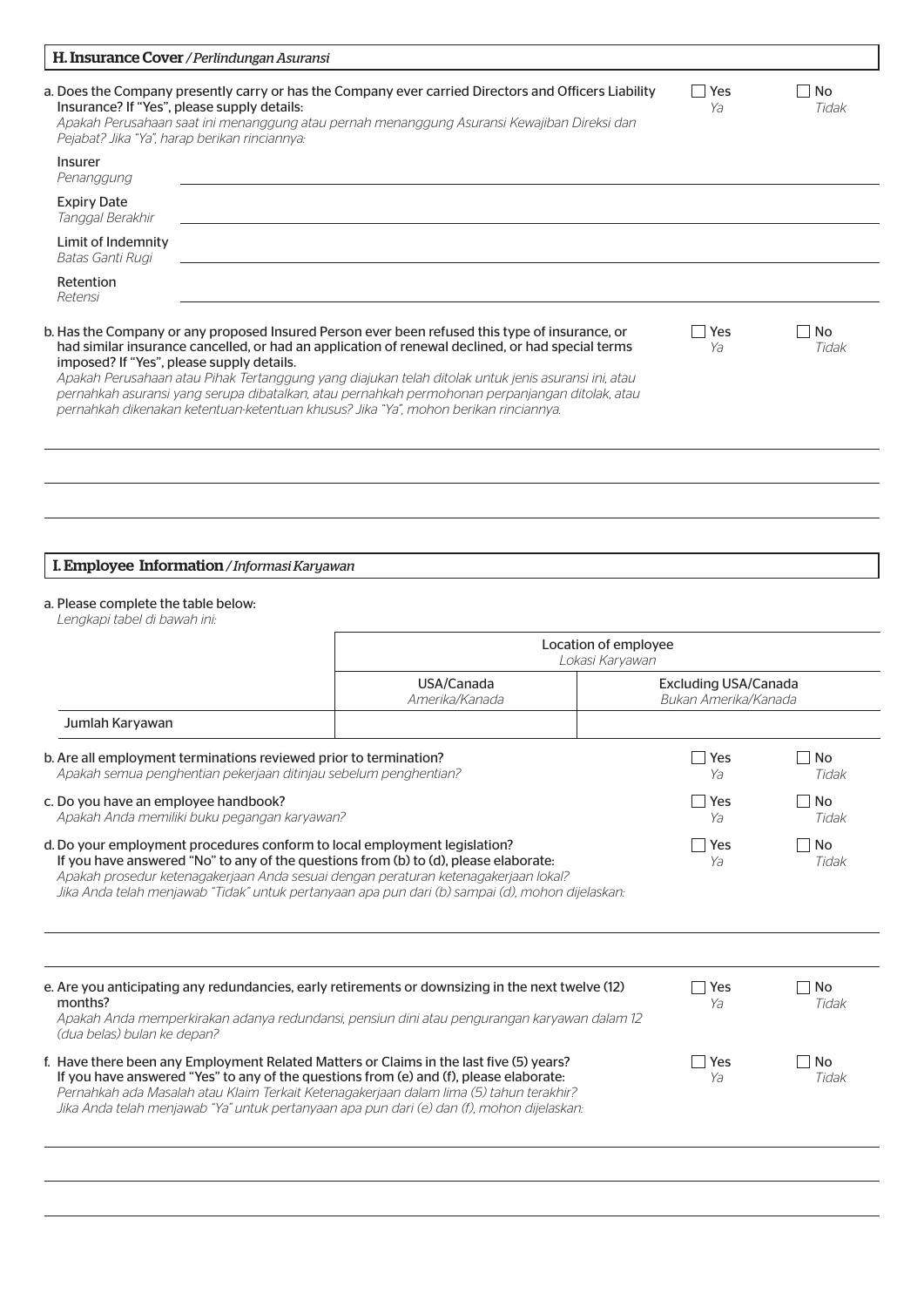| J. Claims History Of Directors And Off icers / Riwayat Klaim Direksi dan Pejabat                                                                                                                                                                                                                                                                                                                                                                                                                                          |                             |                           |
|---------------------------------------------------------------------------------------------------------------------------------------------------------------------------------------------------------------------------------------------------------------------------------------------------------------------------------------------------------------------------------------------------------------------------------------------------------------------------------------------------------------------------|-----------------------------|---------------------------|
| After full enguiry,<br>Setelah melakukan pemeriksaan secara lengkap                                                                                                                                                                                                                                                                                                                                                                                                                                                       |                             |                           |
| a. Has there been or is there now any prior or pending Claim against any proposed Insured Person,<br>in their capacity as a director or officer of either the Company or any other company, organisation,<br>association or trust?<br>Apakah pernah ada atau apakah saat ini ada setiap Klaim sebelumnya atau yang masih dalam proses<br>terhadap Pihak Tertanggung yang diusulkan, dalam kedudukannya sebagai direktur atau pejabat<br>Perusahaan atau setiap perusahaan, organisasi, asosiasi atau kepercayaan lainnya? | <b>Yes</b><br>Ya            | <b>No</b><br>- 1<br>Tidak |
| b. Has there been or is there now any prior or pending litigation against any proposed Insured<br>Person?<br>Apakah pernah ada atau apakah saat ini ada setiap proses pengadilan terhadap Pihak Tertanggung<br>yang diusulkan?                                                                                                                                                                                                                                                                                            | Yes<br>Ya                   | <b>No</b><br>Tidak        |
| c. Do any circumstances exist that might give rise to a Claim against any proposed Insured Person? If<br>you have answered "Yes" to any of the above, please elaborate.<br>Apakah ada keadaan yang dapat menimbulkan Klaim terhadap Pihak Tertanggung yang diusulkan?<br>Jika Anda telah menjawab "Ya" untuk hal-hal di atas, tolong jelaskan.                                                                                                                                                                            | Yes<br>$\blacksquare$<br>Ya | No<br>Tidak               |

| K. Claims History Of Company / Riwayat Klaim Perusahaan                                                                                                                                                                                                                                                           |           |                    |
|-------------------------------------------------------------------------------------------------------------------------------------------------------------------------------------------------------------------------------------------------------------------------------------------------------------------|-----------|--------------------|
| After full enguiry,<br>Setelah melakukan pemeriksaan secara lengkap                                                                                                                                                                                                                                               |           |                    |
| a. Has there been or is there now any prior or pending action, litigation or other proceeding against<br>the Company?<br>Apakah pernah ada atau apakah saat ini ada setiap aksi, litigasi dan proses hukum lainnya terhadap<br>Perusahaan?                                                                        | Yes<br>Ya | No.<br>Tidak       |
| b. Has there been or is there now any prior or pending investigation, examination, inquiry or other<br>proceedings in relation to the affairs of the Company?<br>Apakah pernah ada atau apakah saat ini ada setiap proses penyidikan, penyelidikan, pemeriksaan atau<br>proses hukum lainnya terhadap Perusahaan? | Yes<br>Yə | <b>No</b><br>Tidak |
| c. Do any circumstances exist that might give rise to any event described under (a) or (b) above? If<br>you have answered "Yes" to any of the above, please elaborate.<br>Apakah ada keadaan yang dapat menimbulkan setiap kejadian yang dijelaskan pada bagian (a) atau (b)<br>di atas?                          | Yes<br>Yə | l No<br>Tidak      |

| L. Application for Cover / Pernyataan                                      |                                                            |
|----------------------------------------------------------------------------|------------------------------------------------------------|
| 1. Limit of indemnity required:<br>Batas ganti rugi yang diinginkan        |                                                            |
| 2. Deductible/Excess requested<br>Resiko sendiri/Kelebihan yang diinginkan | (Each and Every Claim)<br>(Masing-masing dan Setiap Klaim) |

# M. Declaration */ Permohonan Pertanggungan*

I /We the undersigned authorised Insured Person or Company, after enquiry declare as follows:

- a) I am/We are authorised by each of the other Applicants to make this Proposal.
- b) I/We have read and understood the Notice to the Proposed Insured Persons or Company on the front of this Proposal.
- c) I/We have read this Proposal and the accompanying documents and acknowledge the contents of same to be true and complete.
- d) I/We will allow the Company to provide my/our personal information recorded at the Company to a third party if it is necessary for the interests of the insured and guaranteed risks, both national and internationally, for the purposes of carrying Company activities.
- I/We understand that, up until a contract of insurance is entered into, I am/we are under a continuing obligation to immediately inform Insurer of any change in the particulars or statements contained in this Proposal or in the accompanying documents. e)

# Although the signing of this Proposal does not bind the Applicants to effect insurance, the Applicants acknowledge that the particulars and statements contained in this Proposal and in the accompanying documents shall be the basis of the contract should a Policy be issued; and further, the Applicants acknowledge that the Proposal and the accompanying documents will be incorporated in the Policy.

Saya/Kami, yang bertandatangan di bawah ini, mengijinkan mitra Tertanggung atau Perusahaan setelah melakukan pemeriksaan menyatakan sebagai berikut:

- a) Saya/Kami diberi wewenang oleh pemohon lain untuk membuat proposal ini;
- b) Saya/Kami telah membaca dan memahami kewajiban pengungkapan saya berdasarkan Pemberitahuan terhadap Usulan Tertanggung di bagian depan formulir proposal ini;
- c) Saya/Kami telah membaca dan memahami proposal ini dan dokumen-dokumen yang menyertainya dan mengakui bahwa isi yang tertera di sini benar dan lengkap;
- d) Saya/Kami mengizinkan Perusahaan untuk memberikan data dan/atau Informasi pribadi Saya/Kami yang tercatat di Perusahaan kepada pihak ketiga jika sewaktu-waktu diperlukan yang berhubungan dengan kepentingan tertanggung dan risiko yang dijamin baik didalam maupun diluar negeri untuk keperluan pelaksanaan kegiatan Perusahaan